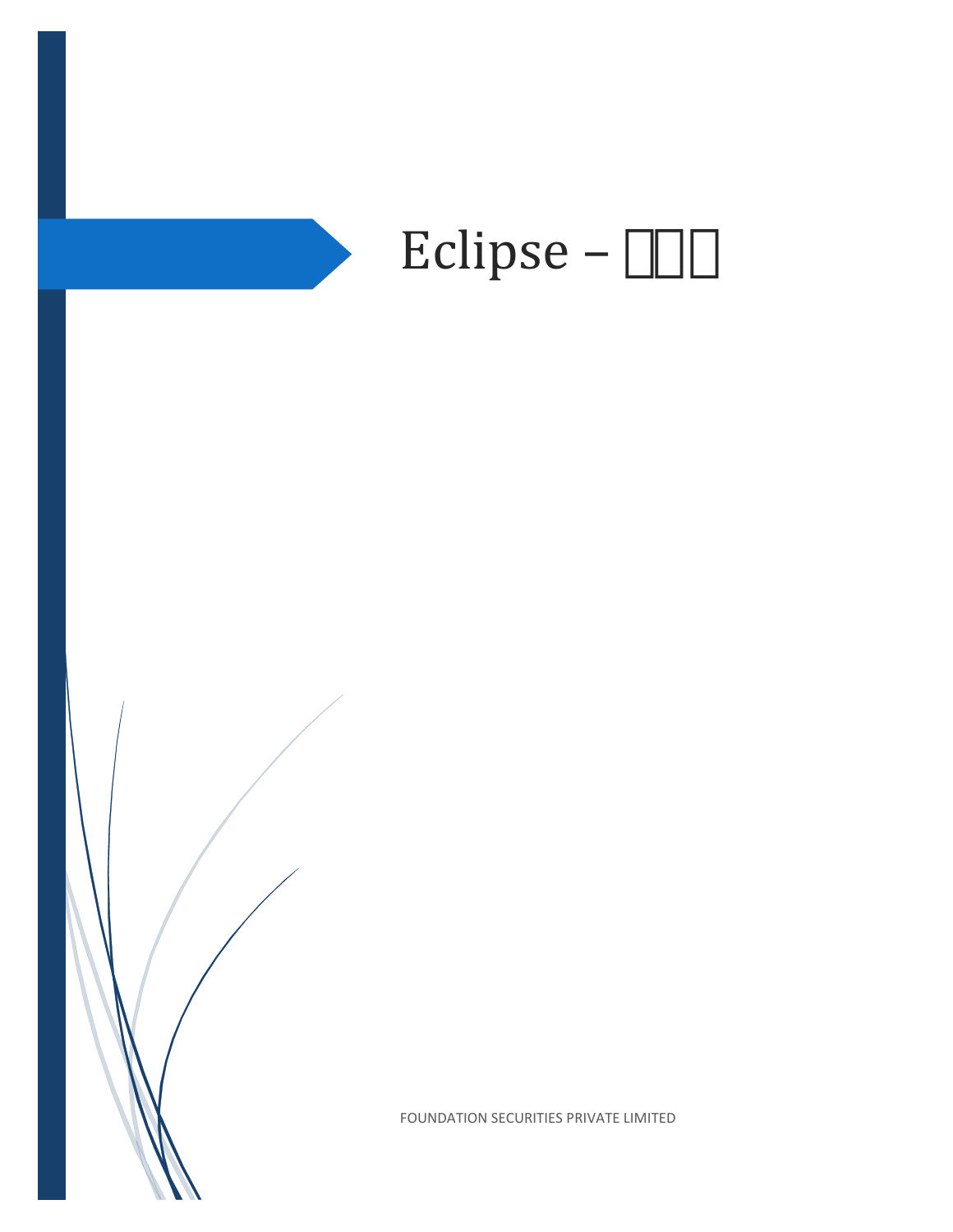**Question : "Unable to connect to fslive.com.pk" on login screen? Answer :** Wrong IP is given in "terminal.ini" or message server is not running on server machine

**Question : On login if message appears " New Version of this Software is available, your terminal will be updated" ?** 

**Answer :** New update will be available for the terminal. User need to contact IT person for installation. IF press "OK" than installation process will start. "Cancel" will exit from the terminal.

#### **Question : How to trade "Buy" or "Sell"?**

**Answer :** Use F4 for "Buy Trade" and F5 for "Sell Trade" or Right click on any symbol and select buy and sell.

**Question : How to "Cancel" any Order if any order executed? Answer** : Use F11 to "Cancel" the executed order or right click to cancel order from Order view.

**Question : On placing order "the stock exchange link is temporarily unavailable" appeared? Answer** : This message is due to trading server is down due to any reason. Contact IT team to resolve the issue .

**Question : On entering PIN code message appeared "Invalid Pin Code"? Answer** : If appears when user enter wrong PIN. Enter correct PIN Code or Contact IT team for renewal of PIN code.

**Question : How can user check MBO & MBP? Answer :** Right click to any symbol and select MBO & MBP.

#### **Question : How can i change the application theme?**

"Preferences" in window menu.

**Answer :** User can use this icon present on the ribbon of the application. User can access from

**Question : How can user add new symbol in the watch list? Answer :** User can drag and drop symbol directly from symbol list.

**Question : How can user use multiple watch list? Answer :** Go to watch list menu and select the option for making multiple watch list.